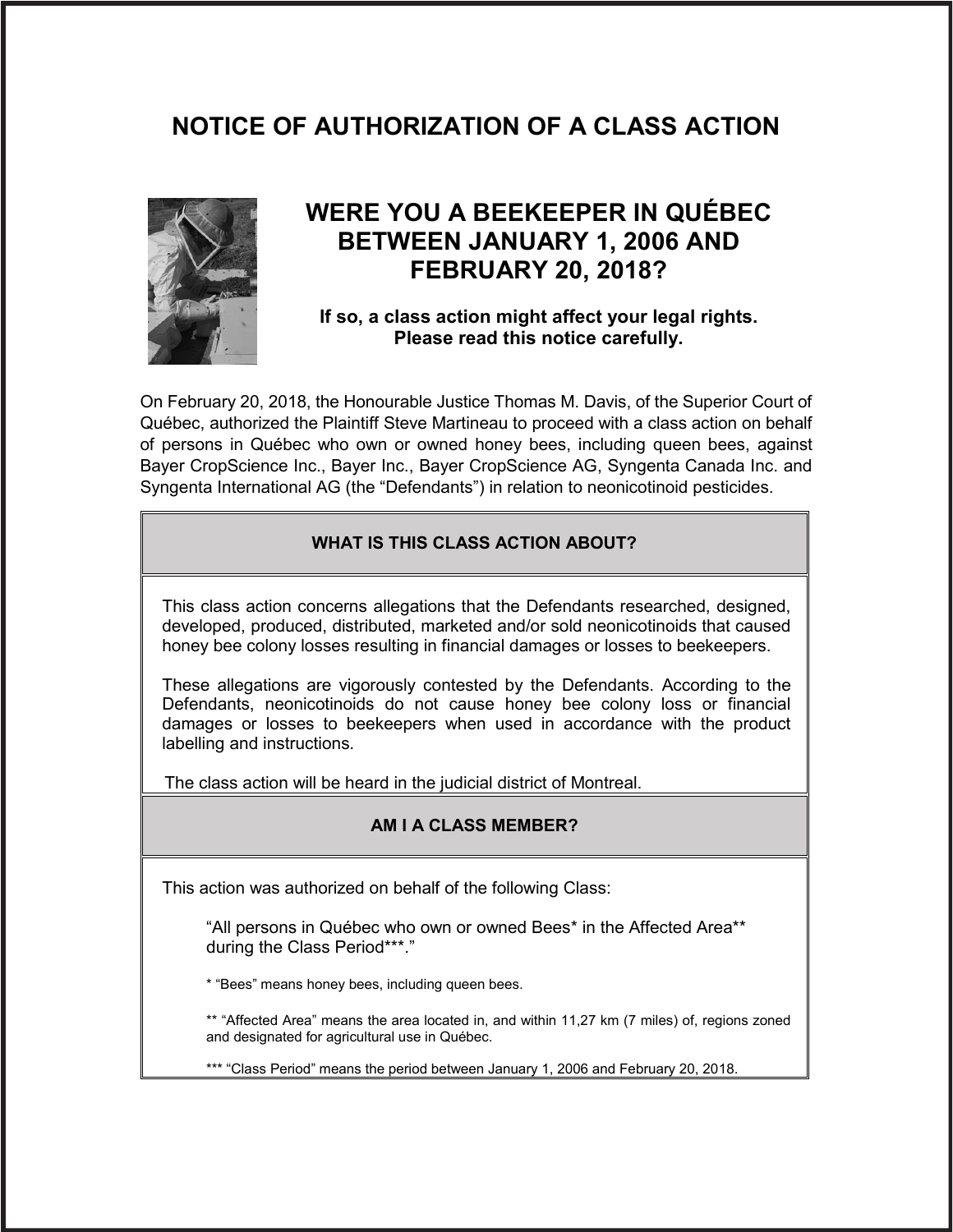## **WHAT STEPS SHOULD I TAKE TO PROTECT MY RIGHTS?**

If you are part of the Class described above, you are automatically included in this class action. **If you wish to remain a part of this class action and be included in any judgment rendered, you do not have to do anything at this time but you should** register with Class Counsel (Siskinds Desmeules) to receive updates on the progress of the class action. You can do this by contacting Class Counsel, whose contact information appears at the end of this notice, or visiting the class action website: www.siskinds.com/neonic, and clicking on the "Receive updates on this case" button.

To protect your rights under this class action, you should also keep all of your records that might be relevant to this class action, such as :

- Records of any financial damages and/or losses you suffered, including records of bee and beehive losses, and costs of bee, beehive and equipment replacements;
- Pesticide presence/honey bee mortality/ test reports and records of the costs of these tests;
- Any other relevant financial, laboratory or photographic records.

## **WHAT IS THE GOAL OF THE CLASS ACTION?**

The goal of this class action is to recover monetary damages from the Defendants to compensate for the financial damages or losses suffered by the Class members allegedly caused by the effects of neonicotinoid pesticides on honey bee colonies (such as reproductive and behavioral problems, reduced honey production and death, including death of queen bees).

Punitive damages are also claimed for the benefit of Class members.

The action will be contested by the Defendants.

## **WHAT ARE THE CLASS-WIDE ISSUES THAT THIS CLASS ACTION WILL DECIDE?**

The class action will decide the following issues (the "common issues") on behalf of the Class as a whole: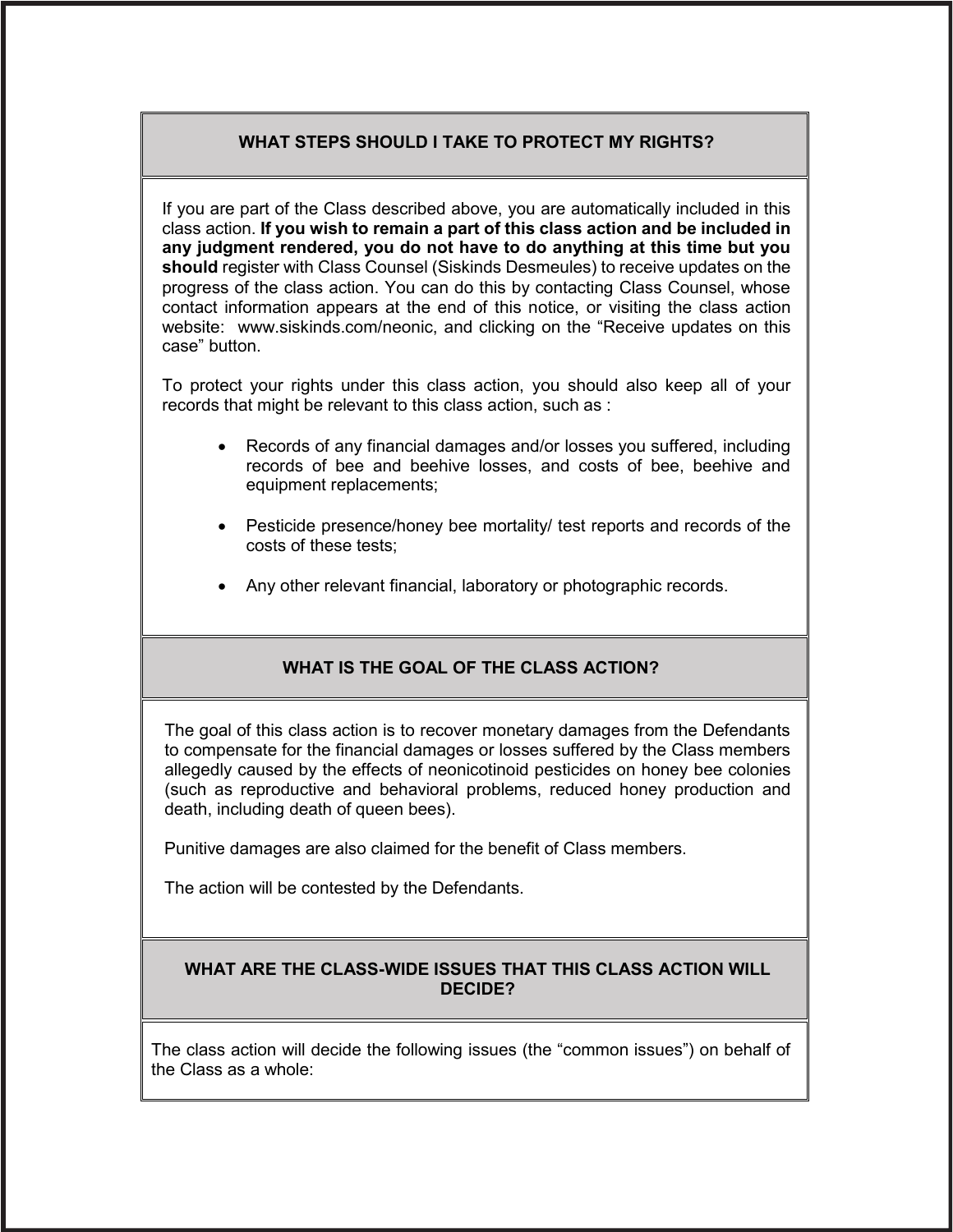- a) Can any neonicotinoid based pest control products researched, designed, developed, manufactured, marketed, distributed and sold by Bayer CropScience AG and/or Bayer CropScience Inc. and/or Bayer Inc. in Québec during the class period (i.e. imidacloprid, clothianidin and their related end-use products approved for agricultural use) cause honeybee colony loss resulting in financial damages or losses to beekeepers?
- b) Can any neonicotinoid based pest control product researched, designed, developed, manufactured, marketed, distributed and sold by Syngenta International AG and/or Syngenta Canada Inc. in Québec during the class period (i.e. thiamethoxam and its related end-use products approved for agricultural use) cause honeybee colony loss resulting in financial damages or losses to beekeepers?
- c) Did Bayer CropScience AG and/or Bayer CropScience Inc. and/or Bayer Inc. commit a fault in violation of section 1457 C.C.Q. in the research, design, development, manufacture, marketing, distribution and/or sale of neonicotinoids?
- d) Did Bayer CropScience AG and/or Bayer CropScience Inc. and/or Bayer Inc. commit a fault in violation of section 1457 C.C.Q. by failing to warn the Class about the risks to Bees associated with neonicotinoids?
- e) Did Bayer CropScience AG and/or Bayer CropScience Inc. and/or Bayer Inc. commit a fault in violation of section 1457 C.C.Q. by making misstatements with respect to the risks to Bees associated with neonicotinoids?
- f) If the above questions are answered in the affirmative, did the Plaintiff and the Class suffer damages as a result of the conduct of Bayer CropScience AG and/or Bayer CropScience Inc. and/or Bayer Inc.?
- g) Did Syngenta International AG and/or Syngenta Canada Inc. commit a fault in violation of section 1457 C.C.Q. in the research, design, development, manufacture, marketing, distribution and/or sale of neonicotinoids?
- h) Did Syngenta International AG and/or Syngenta Canada Inc. commit a fault in violation of section 1457 C.C.Q. by failing to warn the Class about the risks to Bees associated with neonicotinoids?
- i) Did Syngenta International AG and/or Syngenta Canada Inc. commit a fault in violation of section 1457 C.C.Q. by making misstatements with respect to the risks to Bees associated with neonicotinoids?
- j) If the above questions are answered in the affirmative, did the Plaintiff and the Class suffer damages as a result of the conduct of Syngenta International AG and/or Syngenta Canada Inc.?
- k) What is the nature and amount of the damages each member of the Class is entitled to?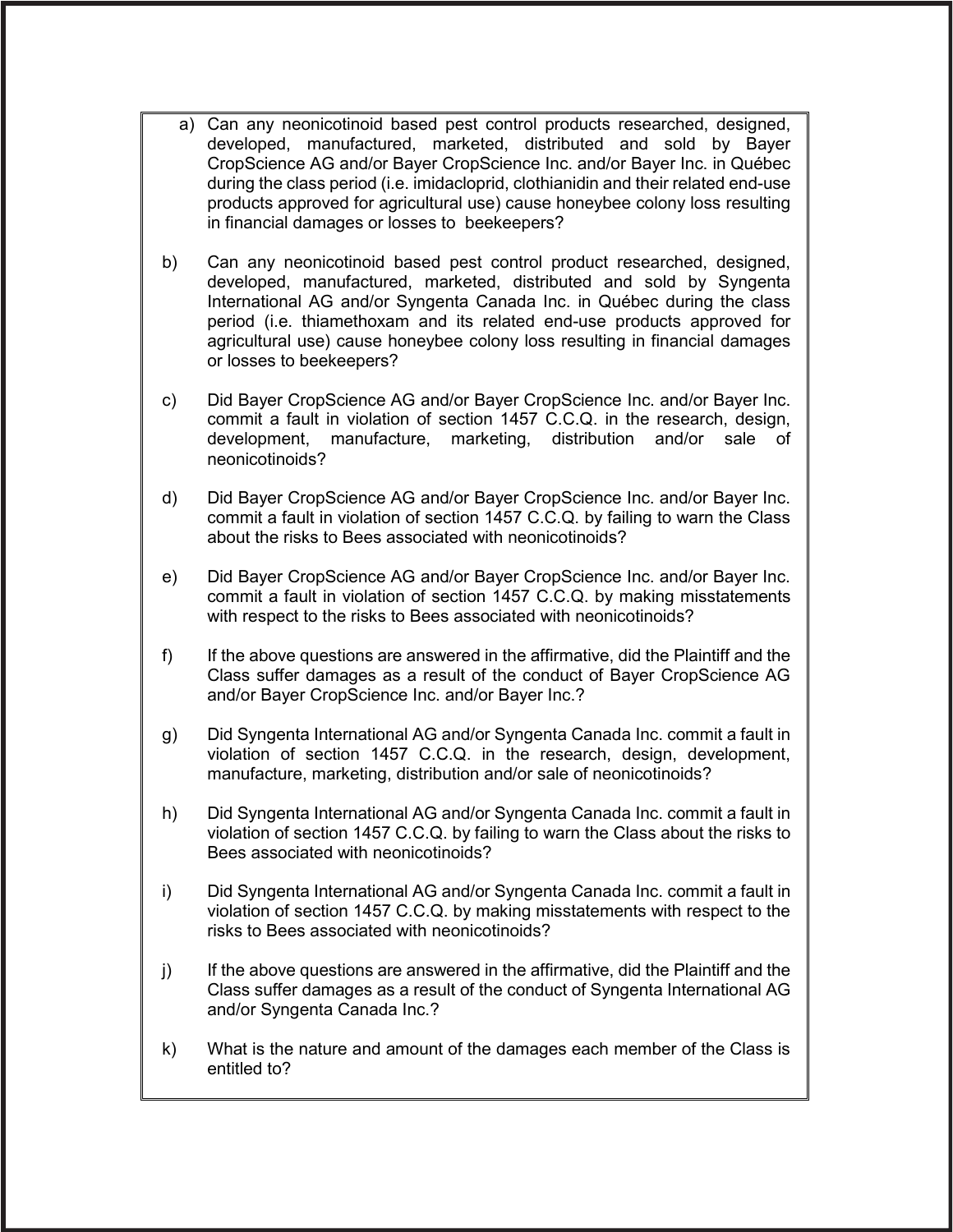l) Are the Defendants jointly, or severally, liable for compensatory damages suffered by the Class?

#### **WHAT ARE THE PRINCIPAL CONCLUSIONS SOUGHT BY THIS CLASS ACTION?**

**GRANT** Plaintiff's action;

**CONDEMN** Defendants Bayer CropScience AG and/or Bayer CropScience Inc. and/or Bayer Inc. to pay Plaintiff and the Class Members an amount to be determined as compensatory damages, the whole with interest and additional indemnity pursuant to section 1619 C.C.Q. from the date of service of the Motion for Authorization to Institute a Class Action and to Obtain the Status of Representative;

**CONDEMN** Defendants Bayer CropScience AG and/or Bayer CropScience Inc. and/or Bayer Inc. to pay Plaintiff and the Class Members an amount to be determined as punitive damages and/or grants Plaintiff and the Class Members such further relief as appropriate;

**CONDEMN** Defendants Syngenta International AG and/or Syngenta Canada Inc. to pay Plaintiff and the Class Members an amount to be determined as compensatory damages, the whole with interest and additional indemnity pursuant to section 1619 C.C.Q. from the date of service of the Motion for Authorization to Institute a Class Action and to Obtain the Status of Representative;

**CONDEMN** Defendants Syngenta International AG and/or Syngenta Canada Inc. to pay Plaintiff and the Class Members an amount to be determined as punitive damages and/or grant Plaintiff and the Class Members such further relief as appropriate;

**THE WHOLE** with costs, including the costs of all exhibits, experts, expertise and publication notices.

## **CAN I SPEAK TO THE COURT ABOUT THIS CLASS ACTION?**

You can ask the Court to intervene in the class action. Your request may be allowed if the Court decides that your intervention would be useful to the Class.

If you intervene or retain counsel for this purpose, you will be responsible for any associated legal costs.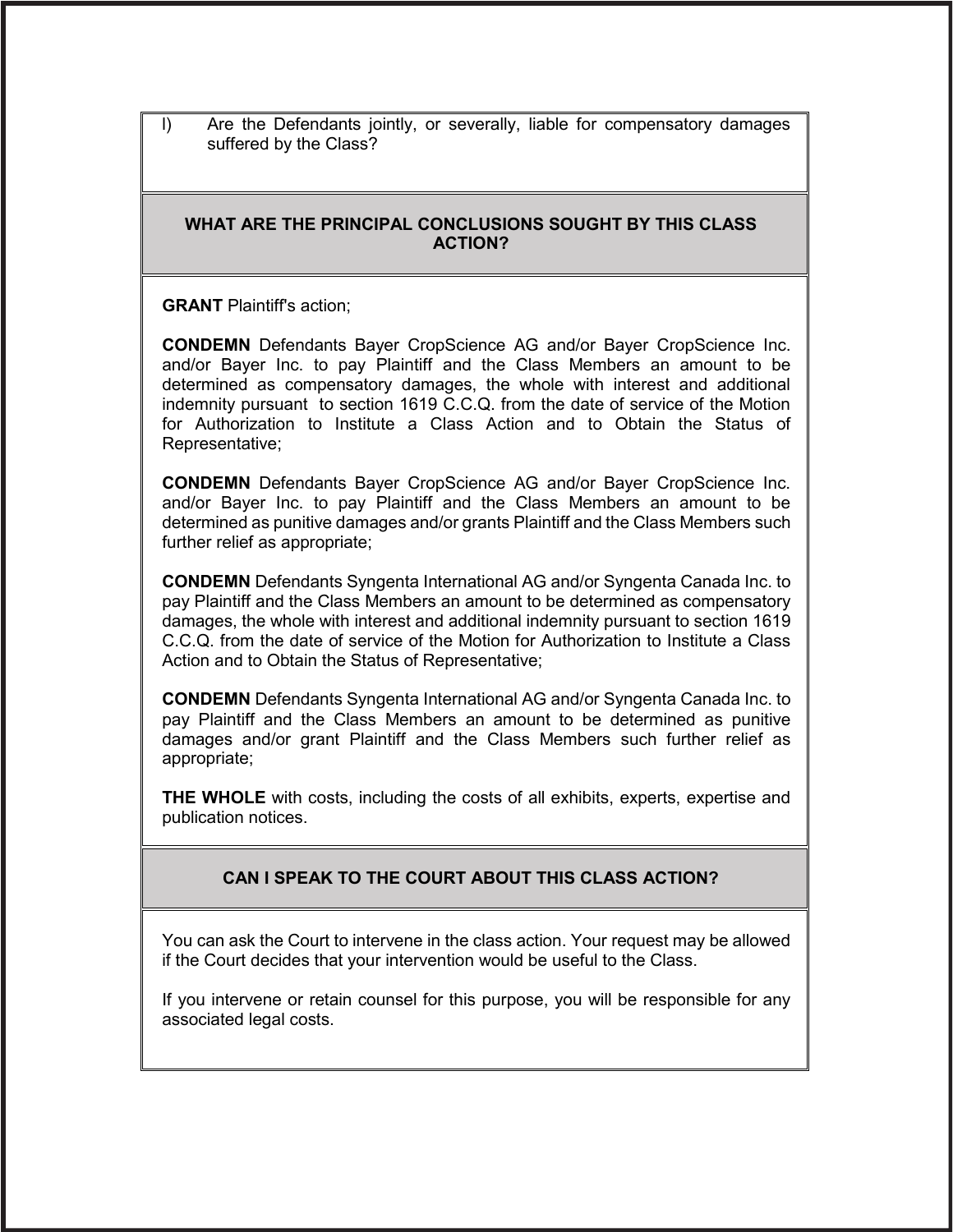## **WHO REPRESENTS THE CLASS AND HOW ARE CLASS COUNSEL PAID?**

The Québec Superior Court has named Mr. Steve Martineau to represent the Class.

The law firm Siskinds Desmeules is Class Counsel.

Class Counsel will only be paid if monetary benefits and/or other benefits are obtained for the Class. In that event, Class Counsel will seek payment of their legal fees and expenses, to be paid directly from the amount obtained. Class Counsel fees and expenses must be approved by the Court.

Class members will not be asked to pay out-of-pocket for the legal costs arising from the class action.

## **HOW CAN I OPT-OUT OF THIS CLASS ACTION?**

If you want to opt-out of this class action, you must send a letter addressed to the clerk of the Superior Court of Québec for the District of Montreal, located at the Montreal Courthouse, 1, rue Notre-Dame Est, Montréal (Québec), H2Y 1B6, **on or before December 11, 2018** (the "Opt-out Deadline"). The letter must include: your name and address, the Court file number (500-06-000714-143) and a statement indicating that you wish to opt-out of the class action.

Please also send a copy of your opt-out letter to Class Counsel, whose contact information appears at the end of this notice.

If you opt-out: You will not be able to participate in this class action, and you will not be bound by any judgment or eligible to participate in any settlement reached in this class action. You will keep any right you have to sue the Defendants in your own, individual case.

If you do not opt-out: You will be able to participate in this class action, and you will be bound by any judgement rendered or settlement in this class action. You will not keep any right you have to sue the Defendants in your own individual case.

In general, only those who wish to institute an individual action at their expense have an interest in opting-out.

Any member of the Class who has already filed an application with the same subject matter as the class action is deemed to have opted-out of the class action unless that member abandons their application before the Opt-out Deadline.